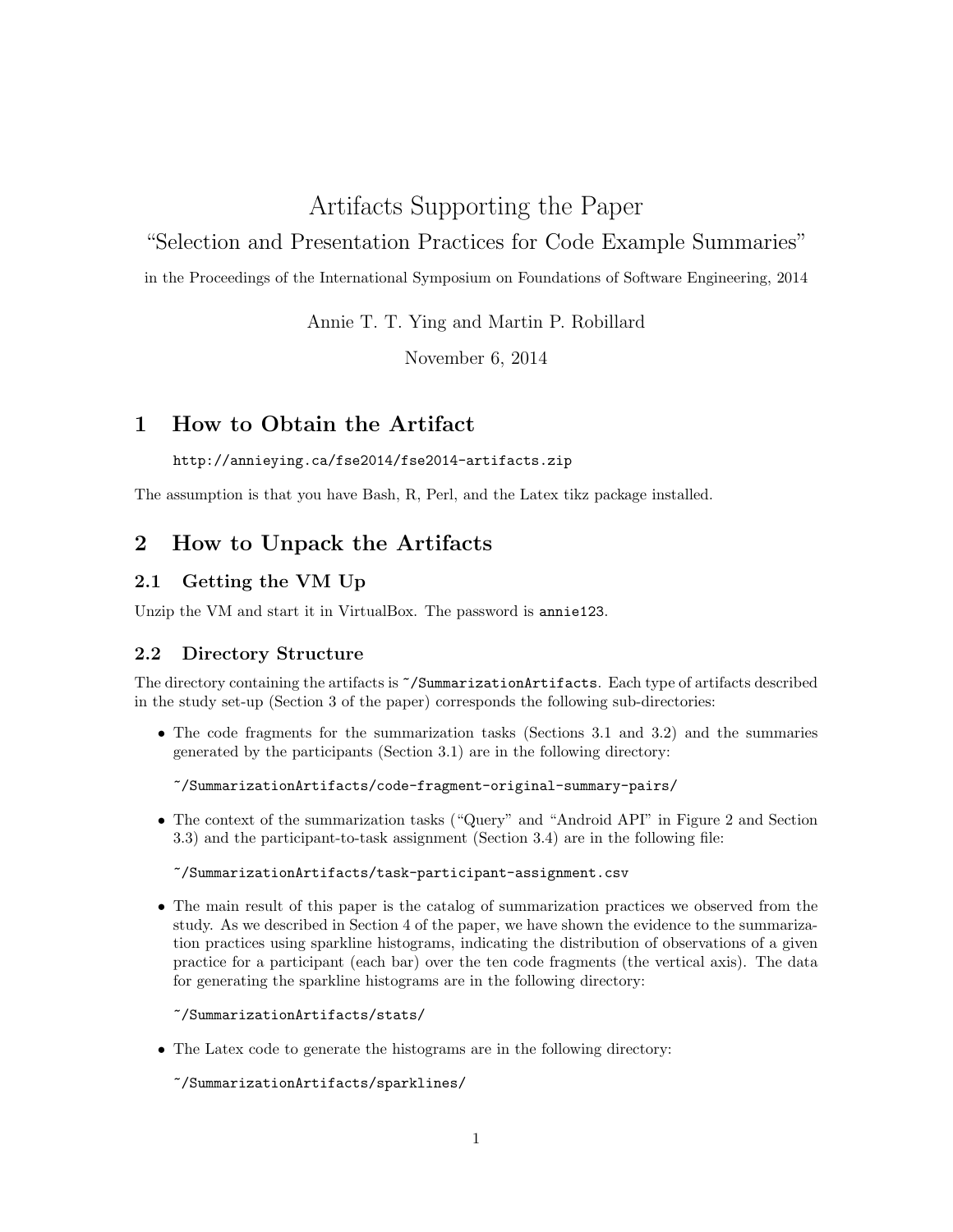# 3 How to Use the Artifacts

We demonstrate how to construct the sparkline histograms, the major evidence supporting the summarization practices.

### 3.1 Extracting the Differences between Code Fragments and Summaries

First, we systematically extracted the textual differences between code fragments and the corresponding summaries. The result is in the following file:

~/SummarizationArtifacts/stats/selection-presentation-transformations.csv

Notable columns of the file are as follows:

- $\bullet$  user: Participant ID
- *sid*: ID of the code fragment. Each code fragment was assigned to three participants.
- *transformation.type*: Type of low level selection or presentation transformation from the original code fragment to the summary
- *original.line.number*: Line number of the original code fragment the transformation is applied
- summary.line.number: Line number of the summary line number the transformation is applied

## 3.2 Aggregating the Differences into Practices

#### Presentation Practices (Except Formatting Practices)

We use a series of R scripts to aggregate the differences (the evidence) to form the practices in the paper. For presentation practices (Section 6, except 6.4), here is how the script can be run:

```
cd ~/SummarizationArtifacts/stats/presentation/
R CMD BATCH stats.R
```
This command generates the evidence data, icon-data-<PRACTICE>\*.csv. Each of these files is the data used to generate the corresponding practice's histogram. For example, for the practice *shortening*  $identifiers$ , the histogram is  $\blacksquare$ . The data is in icon-data-shorten-identifiers.csv whose content is as follows:

This information signifies that eight participants (the rows) showed evidence of the "shortening identifiers" practice in 8, 6, 5, 5, 4, 4, 3, and 3 code fragments respectively. Section 4 of the paper uses this example as well.